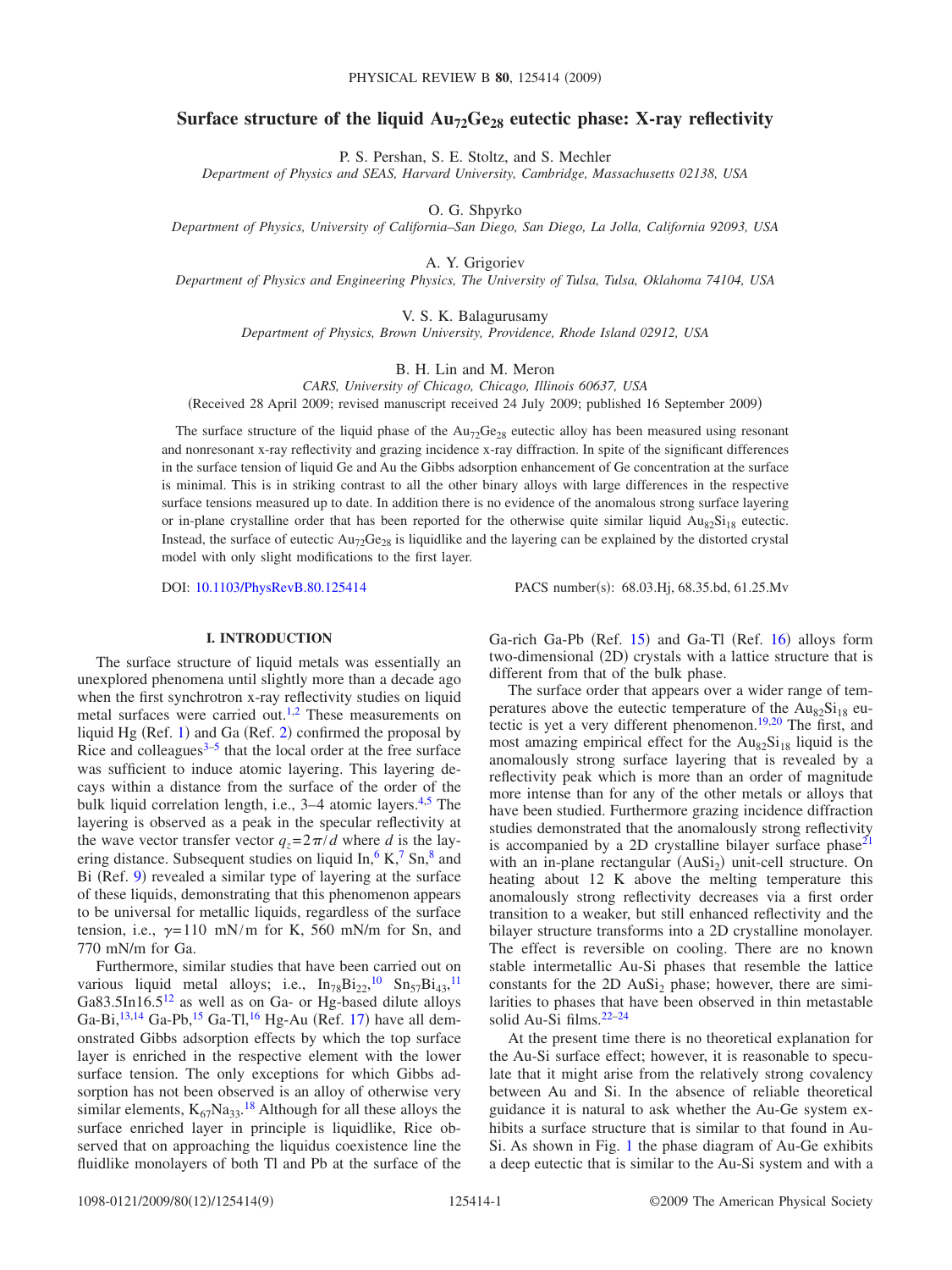<span id="page-1-0"></span>

FIG. 1. Phase diagram of Au-Ge (Ref. [27](#page-8-9)) showing a simple eutectic at a composition at  $Au_{72}Ge_{28}$  and a low eutectic temperature of 634 K as it is also known for the Au-Si system. With kind permission of Springer Science and Business Media.

eutectic temperature that is essentially the same. Just as in Au-Si there are no known stable intermetallic phases and the solubility of Ge in Au and vice versa in the solid state is low. Aside from the fact that Au-Ge  $(Ref. 25)$  $(Ref. 25)$  $(Ref. 25)$  does not form the same kind of amorphous phase on rapid quenching of the liquid phase as Au-Si (Ref. [26](#page-8-4)) the two systems seem otherwise alike.

We report experiments here that reveal that the surface order of the liquid  $Au_{72}Ge_{28}$  eutectic shows no evidence of the anomalous surface-induced order that has been observed for the  $Au_{82}Si_{18}$  eutectic. Furthermore, there is no evidence for Gibbs adsorption found in other binary liquid metal alloys with such dissimilar components.

### **II. BACKGROUND**

The kinematics of x-ray scattering from liquid surfaces has been discussed in a number of recent papers.<sup>7[,28](#page-8-5)[–30](#page-8-6)</sup> X-rays of wavelength  $\lambda$  are incident on the *xy* plane of the liquid surface at an angle  $\alpha$ . The scattered radiation is detected by a rectangular slit of horizontal and vertical widths  $(h \times w)$  at a distance *L* from the sample. The detector slit is located at an angle  $\beta$  to the *xy* surface in a plane that makes an angle  $\theta$  to the plane of incidence. For a typical modern synchrotron x-ray reflectivity experiment, we can neglect the x-ray beam divergence, the energy resolution, and the width of the incident beam in respect to the size of the detector slits. The angular resolution are  $\Delta \theta = w/L$  and  $\Delta \beta$  $= (h/L) \cos \beta$ . The three components of the wave vector transfer for radiation striking the center of the detector are

<span id="page-1-3"></span>
$$
q_x = (2\pi/\lambda)\cos\beta\sin\theta
$$
  

$$
q_y = -(2\pi/\lambda)(\cos\alpha - \cos\beta\cos\theta)
$$
  

$$
q_z = (2\pi/\lambda)(\sin\alpha + \sin\beta)
$$

It has been shown<sup>7[,31](#page-8-7)</sup> that the equation which describes the specular reflectivity from a liquid metal surface can be broken up into three terms

$$
R(q_z) = R_F(q_z) \times CW(q_z) \times |\Phi(q_z)|^2.
$$
 (2)

<span id="page-1-1"></span>The first term,  $R_F$ , is the theoretical Fresnel x-ray reflectivity from an abrupt flat interface between vacuum and the bulk. For  $q_z \geqslant q_c$  ( $\approx$  5 times larger)  $R_F(q_z)$  has the simple form of:

$$
R_F(q_z) \approx \left(\frac{q_c}{2q_z}\right)^4.
$$
 (3)

<span id="page-1-4"></span>For an incident angle  $\alpha$  which corresponds to  $q_z$  smaller than the critical wave vector  $q_c$  the x-rays are fully reflected. We have used a more complete expression for  $R_F(q_z)$  that also includes x-ray absorption but the results are indistinguishable. The critical wave-vector  $q_c$  is given by  $q_c = 4\sqrt{\rho_\infty r_0 \pi}$ where  $\rho_{\infty}$  is the effective bulk electron density, which includes the resonant reduction in scattering amplitude, and  $r_0$ is the classical electron radius of  $2.818\times10^{-5}$  Å. When presenting reflectivity data, which typically ranges over  $\sim 10$ orders of magnitude, it is convenient to divide the data by  $R_F(q_z)$ .

<span id="page-1-5"></span>The second term in Eq. ([2](#page-1-1)),  $CW(q_z)$ , is a Debye-Wallerlike factor due to thermally exited capillary waves, which depends on the temperature, T, and the surface tension,  $\gamma$ .

$$
CW(q_z) = \int_{A_{q_{xy}}} d^2 q_{xy} \left(\frac{q_{xy}}{q_{\text{max}}}\right)^{\eta} \frac{\eta}{2 \pi q_{xy}^2}
$$
(4)

where  $\eta = \frac{k_B T}{2\pi \gamma} q_z^2$ ,  $q_{\text{max}}$  is the cut-off wavevector of the system (here 1.45  $\mathring{A}^{-1}$ ) and  $A_{q_{xy}}$  is the projection of the detector slit in *q* space.<sup>32</sup> Note that the value of the integral depends on the experimental resolution. The acceptance angle of the detector slit is:  $\Omega = \Delta \theta \times \Delta \beta \times \cos(\beta)$ .

Dividing the experimental data by both  $R_F(q_z)$ , (which only depends on the bulk electron density) and  $CW(q_z)$ (which is accurately known from capillary wave theory) one obtains the surface structure factor  $|\Phi(q_z)|^2$  where  $\Phi(q_z)$  itself only depends on the electron-density profile along the surface normal.

$$
\Phi(q_z) = \frac{1}{\rho_{\infty}} \int dz \frac{d\langle \rho(z) \rangle}{dz} \exp[i q_z z]. \tag{5}
$$

<span id="page-1-2"></span>Here  $\langle \rho(z) \rangle$  denotes the surface parallel average of the surface electron density at a position *z* along the normal to the surface and  $\rho_{\infty}$  is the electron density in the bulk liquid. The electron density  $\langle \rho(z) \rangle$  is generally obtained by numerical fitting of the measured reflectivity,  $R(q_z)$ , divided by  $R_F(q_z)$ and  $CW(q_z)$  with the physical model described below.

A simple but very useful model for the electron density in liquid metals is derived from a version of the distorted crystal model  $(DCM)$ ,<sup>[1](#page-7-0)</sup> in which the ratio of the average atomic density at some position *z* along the surface normal in the bulk liquid is described by a sum of GAUSSIAN functions separated by a distance, *d*

$$
\frac{\langle \rho_{DCM}^a(z) \rangle}{\rho_{\infty}^a} = \sum_{n=0}^{\infty} \frac{d}{\sigma_n \sqrt{2\pi}} \exp\left[-\frac{(z - nd)^2}{2\sigma_n^2}\right].
$$
 (6)

 $(1)$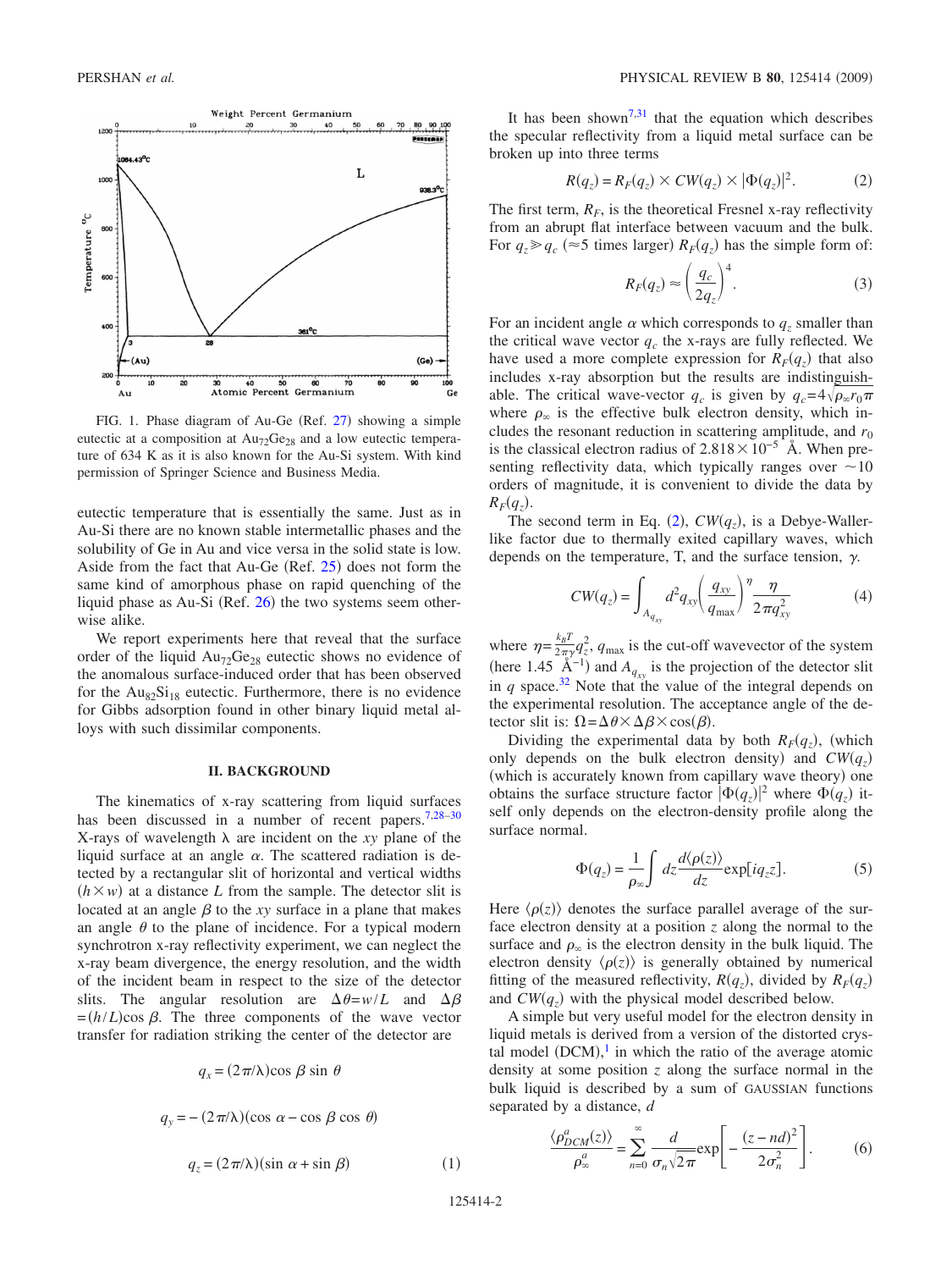In this model the width of the GAUSSIAN functions increases with the distance from the surface,  $\sigma_n^2 = \sigma_0^2 + n\bar{\sigma}^2$ . As the distance from the surface increases the model approaches a uniform function whose value is just unity. The superscript *a* refers to atomic densities. Substitution (of  $\langle \rho_{DCM}^a(z) \rangle / \rho_{\infty}^a$ ) into Eq. ([5](#page-1-2)) obtains the very convenient analytic expression for the atomic analog of the structure factor.

<span id="page-2-1"></span>
$$
\Phi_{DCM}^{a}(q_z) = iq_z d \sum_{n=0}^{\infty} \exp[iq_z dn] \exp[-q_z^2 \sigma_n^2/2]
$$
  
=  $iq_z d \frac{\exp[-\sigma_0^2 q_z^2/2]}{1 - \exp[iq_z d] \exp[\bar{\sigma}^2 q_z^2/2]}$ . (7)

Despite having only three parameters the surface structure factor that is obtained by convolution of  $\Phi_{DCM}^a(q_z)$  with the atomic form factors describe the reflectivity from Ga, In, and K exceptionally well. The surface structure of others such as Sn and Bi can only be described with slight modifications of the DCM and we will show below that similar modifications of the DCM are necessary for  $Au_{72}Ge_{28}$ .

The simplest atomic density model that will adequately describe the Au-Ge data requires modification of the topmost atomic layer at the liquid/vapor surface. Although this can be done in different ways the most convenient is to supplement the DCM by addition of an adlayer between the vapor and the DCM. The atomic distribution of this layer can be described by three additional parameters: its integrated density  $N_A$ , its position  $P_A$  and width  $\sigma_A$ 

$$
\frac{\langle \rho_A^a(z) \rangle}{\rho_\infty^a} = \frac{N_A d}{\sigma_A \sqrt{2\pi}} \exp\left[ -\frac{(z - P_A)^2}{2\sigma_A^2} \right] \tag{8}
$$

where the factor  $N_A$ , which specifies the integrated atomic density of the adlayer, is expressed in terms of the atomic volumes  $(V_{Ge}, V_{Au})$  of Ge and Au and their surface and bulk concentrations  $(X_A \text{ and } X_\infty)$ 

$$
N_A = \frac{X_{\infty}V_{Au} + (1 - X_{\infty})V_{Ge}}{X_A V_{Au} + (1 - X_A)V_{Ge}}.
$$
\n(9)

<span id="page-2-0"></span>The resulting bulk normalized electron density has the form

$$
\frac{\langle \rho(z) \rangle}{\rho_{\infty}} = \frac{\langle \rho_A^a(z) \rangle}{\rho_{\infty}^a} \otimes \frac{X_A F_{Au}(z) + (1 - X_A) F_{Ge}(z)}{X_{\infty} Z_{Au} + (1 - X_{\infty}) Z_{Ge}} + \frac{\langle \rho_{DCM}^a(z) \rangle}{\rho_{\infty}^a} \otimes \frac{X_{\infty} F_{Au}(z) + (1 - X_{\infty}) F_{Ge}(z)}{X_{\infty} Z_{Au} + (1 - X_{\infty}) Z_{Ge}} \tag{10}
$$

where  $\otimes$  denotes convolution and  $F_{Au}(z)$  and  $F_{Ge}(z)$  is the *xy* integral of the atomic electron-density distributions for Au and Ge, respectively. If the energy dispersive effects are neglected, atomic form factors  $f(q_z)$  are just the Fourier transforms of the electron densities,  $f(q_z) = \int dz F(z) \exp[iq_z z]$  [note that  $f(0)=Z$ . As a practical matter we use tabulated values of the form factor.<sup>33</sup> If energy dispersive effects were negligible the surface structure factor could be modeled by substitution of Eq.  $(10)$  $(10)$  $(10)$  into Eq.  $(5)$  $(5)$  $(5)$ 

$$
\Phi(q_z) = \Phi_A^a(q_z) \frac{X_A f_{Au}(q_z) + (1 - X_A) f_{Ge}(q_z)}{X_{\infty} f_{Au}(0) + (1 - X_{\infty}) f_{Ge}(0)} + \Phi_{DCM}^a(q_z) \frac{X_{\infty} f_{Au}(q_z) + (1 - X_{\infty}) f_{Ge}(q_z)}{X_{\infty} f_{Au}(0) + (1 - X_{\infty}) f_{Ge}(0)}.
$$
 (11)

The contribution from the DCM,  $\Phi_{DCM}^a(q_z)$ , is given in Eq. ([7](#page-2-1)) and the contribution from the adlayer  $\Phi_A^a(q_z)$  is

$$
\Phi_A^a(q_z) = iq_z N_A d \exp[iq_z P_A] \exp[-q_z^2 \sigma_A^2/2].
$$
 (12)

The effect of energy dispersion can be taken into account by recognizing that for near forward scattering the effective number of electrons for a *Z*-electron atom varies as  $Z_{eff} = Z$  $+f'_{q_z=0}(E)$  where  $f'_{q_z=0}(E)$  is the energy dependent correction to the atomic scattering amplitude. $34$ 

The effect that is used here to probe the difference between the Ge surface and bulk concentrations is based on the fact that close to an absorption edge  $f'_{q_z=0}(E)$  becomes a significant negative number. For an alloy the energy dependent change in contrast between surface and bulk can be used to determine if surface segregation occurs. We approximate the energy dependent form factor  $f(q_z, E)$  as

$$
f(q_z, E) = f(q_z) \frac{Z + f'_{q_z=0}(E)}{Z}
$$
 (13)

where tabulated values are used for the energy dependent correction  $f'_{q_z=0}(E)^{34}$  $f'_{q_z=0}(E)^{34}$  $f'_{q_z=0}(E)^{34}$  The compound form factor for an  $Au_XGe_{1-X}$  alloy is not known and as a practical matter we approximate the total expression for  $\Phi(q_z, E)$  in our model as

<span id="page-2-2"></span>
$$
\Phi(q_z, E) = \Phi_A^a(q_z) \frac{X_A f_{Au}(q_z, E) + (1 - X_A) f_{Ge}(q_z, E)}{X_{\infty} f_{Au}(0, E) + (1 - X_{\infty}) f_{Ge}(0, E)} \n+ \Phi_{DCM}^a(q_z) \frac{X_{\infty} f_{Au}(q_z, E) + (1 - X_{\infty}) f_{Ge}(q_z, E)}{X_{\infty} f_{Au}(0, E) + (1 - X_{\infty}) f_{Ge}(0, E)}.
$$
\n(14)

This model has six adjustable parameters  $(d, \sigma_0, \bar{\sigma}, P_A, \sigma_A, \sigma_B)$ and  $X_A$ ). The first three parameters: *d*,  $\sigma_0$ , and  $\bar{\sigma}$  give the DCM part of the model, where *d* is the distance between layers,  $\sigma_0$  is the width of the first layer, and the  $\bar{\sigma}$  parameter determines the increase in width for subsequent layers. The surface structure factor obtained with only the DCM model,  $|\Phi_{DCM}^a(q_z)|^2$  is a monotonic increasing function from unity at  $q_z$ =0 to a peak located at  $\sim$ 2 $\pi/d$ . The peak width is determined by  $\bar{\sigma}$  and its height originates from both  $\sigma_0$  and  $\bar{\sigma}$ .

The last three parameters refers to the adlayer:  $\sigma_A$ ,  $P_A$ , and *XA* define the width, the position, and the atomic Au concentration. These parameters can be chosen so that the adlayer becomes a part of the DCM, i.e.,  $\sigma_A = \sqrt{\sigma_0^2 - \vec{\sigma}^2}$ ,  $P_A = -d$ , and  $X_A = X_\infty$ . If the parameters depart from these values the interference between the layers in the model is altered and the structure factor can exhibit structure that deviates from the monotonically increasing behavior of the DCM.<sup>9</sup>

The effective bulk electron density  $\rho_{\infty}$  that we later use to set the critical angle for total reflection,  $q_c$ , of the liquid Au-Ge sample is given by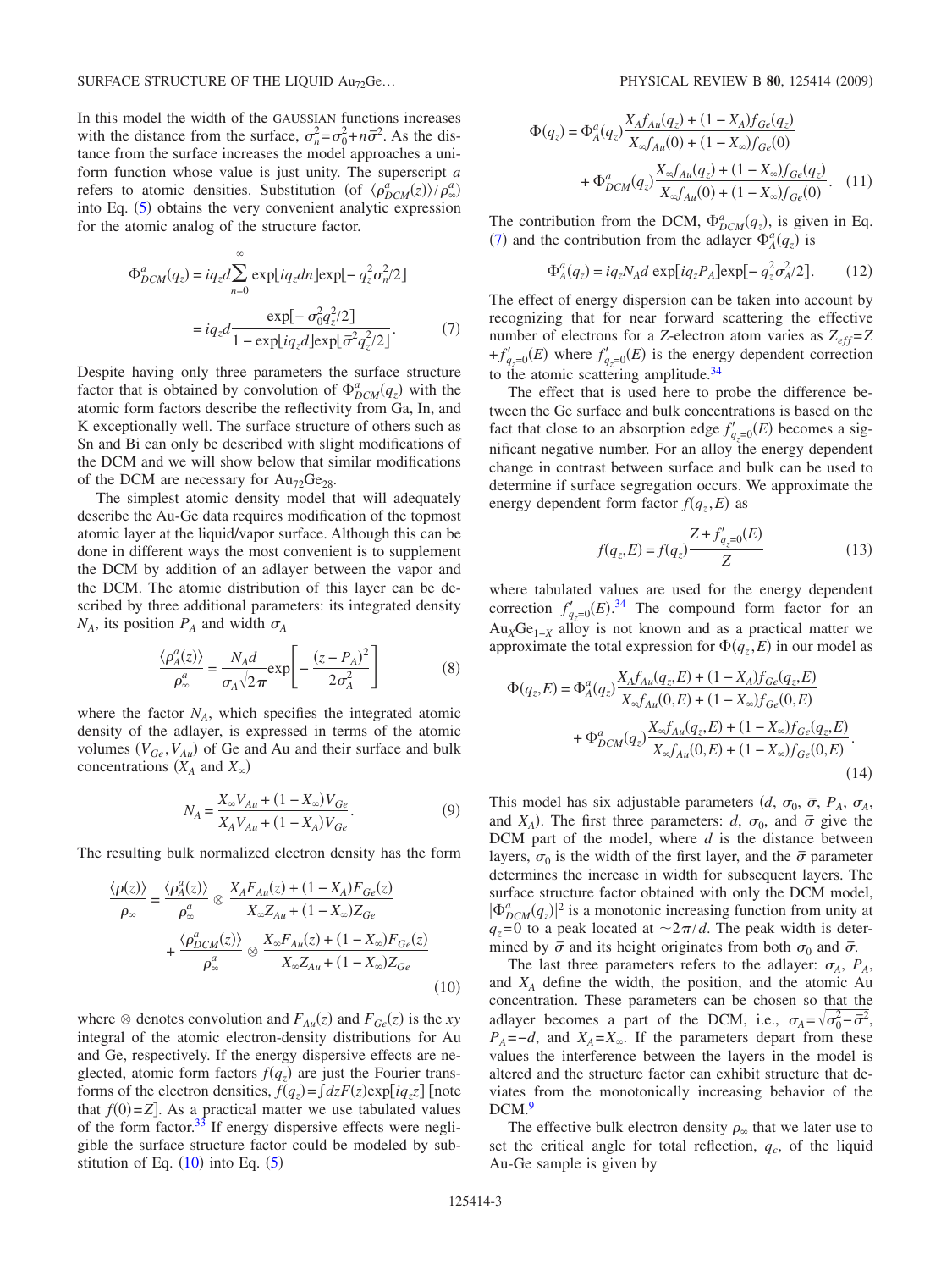<span id="page-3-0"></span>TABLE I. Dispersive corrections to the atomic scattering amplitudes  $f'_{q_z=0}(E)$  for Au and Ge at different x-ray energies, used to model the measured reflectivities using Eq.  $(14)$  $(14)$  $(14)$ .

|              | 11.05keV | 11.915keV | 12.00keV |
|--------------|----------|-----------|----------|
| $f'_{Ge}(E)$ | $-4.8$   | $-1.7$    | $-1.6$   |
| $f'_{Au}(E)$ | $-7.5$   | $-17.6$   | $-12.0$  |

$$
\rho_{\infty} = \frac{X_{\infty} [Z_{Au} + f'_{Au}(E)] + (1 - X_{\infty}) [Z_{Ge} + f'_{Ge}(E)]}{X_{\infty} V_{Au} + (1 - X_{\infty}) V_{Ge}} \tag{15}
$$

An alternative way to construct a model with a DCM plus one layer would be to substitute/exchange the outermost layer in the DCM model instead of adding another layer. If  $\sigma_0 < \sigma_0$  it is easy to show that by adjusting  $\sigma_0$  this model can be made equivalent to the adlayer model.

### **III. EXPERIMENTAL**

The Au-Ge sample material was obtained from Goodfellow Inc. as commercially available high purity  $Au_{72}Ge_{28}$  eutectic alloy (99.97% metals basis). The alloy was melted inside an ultrahigh vacuum x-ray chamber in a molybdenum pan that is heated by an boralectric heater from the bottom side. A K-type thermocouple was directly mounted to the side of the molybdenum pan to measure the temperature of the sample.

After initial melting of the alloy some germanium oxide patches remained on the surfaces. These have been removed at first by mechanically scraping/wiping the surface with a molybdenum scraper. Remaining oxide particles were then eliminated from the surface by  $Ar^+$  ion beam sputtering at 5 keV for several hours. The liquid surface then was free of any visible oxide. Further proof that the surface was clean is the observation that the x-ray reflectivity was unchanged when the beam was translated across the sample. The sample was kept at a temperature of about 5–10 K above the eutectic temperature of 637 K. During reflectivity measurements the vacuum was in the  $10^{-9}$  mbar range.

The x-ray measurements have been performed using the liquid reflectometer at the beamline ID-15 at ChemMat-CARS, Advanced Photon Source at Argonne National Laboratory. X-ray reflectivity (XR) studies were carried out at 11.050 keV, i.e., slightly below the K-absorption edge of Ge at 11.103 keV, at 11.915 keV that is slightly below the L3 absorption edge of Au at 11.919 keV, as well as at 12.000 keV. The corresponding corrections to the atomic scattering amplitudes used to analyze the reflectivity data are summarized in Table [I.](#page-3-0) The atomic scattering amplitudes were taken from analytical approximation to the scattering factor tables in Ref. [34.](#page-8-11)

For the reflectivity studies vertical soller slits were mounted in front of the scintillation counter point detector. The horizontal angular resolution of the soller slits is 2.0 mrad. Additionally a vertical slit of 6 mm height in a distance of 685 mm from the sample gives a vertical resolution of 7.0 mrad. Complementary grazing incidence x-ray diffrac-

tion (GIXRD) has been performed using the soller slits with the same angular resolution, but the vertical slits were set to 10 mm.

Although the critical angle for total reflection,  $q_c$ , of the liquid Au-Ge sample could not be measured reliably due to a rather small curvature of the liquid sample of about 1200 mm the value of  $q_c$  could be calculated from the effective electron density of the Au-Ge liquid,  $\rho$ , by Eq. ([1](#page-1-3)) using the equation for  $q_c$  that was given following Eq. ([3](#page-1-4)). The atomic volumes  $V_{Au}$  and  $V_{Ge}$  were calculated by a hexagonal close packed sphere approximation using a radius of Au of 1.44 Å and of Ge of 1.22 Å. This implies a substitutional occupancy of Au and Ge in the structure of liquid  $Au_{72}Ge_{28}$ , as it was deduced from the bulk structure factor for liquid  $Au_{72}Ge_{28}$ , and also for liquid  $Au_{82}Si_{18}^{35,36}$  $Au_{82}Si_{18}^{35,36}$  $Au_{82}Si_{18}^{35,36}$  $Au_{82}Si_{18}^{35,36}$  The values of  $q_c$  were found to be 0.0745 Å<sup>-1</sup>, 0.0703 Å<sup>-1</sup>, and 0.073 Å<sup>-1</sup> for x-ray energies of 11.05, 11.915 and 12.00 keV, respectively. By a similar calculation for  $Au_{82}Si_{18}$ , for which  $q_c$  is precisely known, $^{21}$  we estimated the error for this method to be around  $4%$ 

#### **IV. RESULTS**

The measured reflectivity curves for liquid  $Au_{72}Ge_{28}$ taken at a sample temperature at 647 K, i.e., 10 K above the eutectic temperature and at x-ray energies of 11.05, 11.915, and 1[2](#page-4-0).00 keV are shown in Fig.  $2(a)$ . The reflectivity curves correspond to the difference between the signal observed in the plane of incidence and signals measured at  $\pm 0.15$  degree to either side of the plane of incidence. The solid line in the figure illustrates the theoretical  $R_F(q_z)$  for the data taken at 11.05 keV, for which  $q_c$ = 0.0745 Å<sup>-1</sup>. In view of the fact that the  $R_F$  curves of the other energies only differ by less than 2.5*%* they would be indistinguishable from each other on this plot. Clearly, the reflectivity data measured at different energies do not differ significantly from each other at  $q<sub>z</sub>$  less than 2.2 Å<sup>-1</sup>. The differences at larger  $q_z$  arise from statistical errors due to the combination of the very low intensity of the reflected beam and the strongly increasing background scattering from the bulk Au-Ge liquid. The reflectivity curve measured at 11.05 keV was normalized to the direct beam. The data for the 11.915 and 12.00 keV reflectivity curves were normalized to the 11.05 keV data in the small  $q_z$  region. The experimentally determined  $q_c$  for 11.05 keV of 0.0745  $\AA^{-1}$  agree with the previously obtained using a hard sphere model.

In order to better visualize the data the ratio  $R(q_z)/R_F(q_z)$ for the different energies is shown in Fig.  $2(b)$  $2(b)$ . Here the shape of the reflectivities, i.e., the noticeable increase in slope around  $q_z = 1.7 \text{ Å}^{-1}$  is clear proof of surface layering<sup>7,[37](#page-8-14)</sup> of the Au<sub>72</sub>Ge<sub>28</sub> liquid. Added in the figure is the theoretical form for  $CW(q_z)$  which itself is a known function of the surface tension. As discussed elsewhere<sup>6[–8,](#page-7-7)[37](#page-8-14)</sup> the surface tension can be determined from the off-specular diffuse scattering as it is shown in Fig. [3](#page-4-1) for the Au-Ge liquid measured with a x-ray energy of 11.05 keV at incidence angle,  $\alpha$ , of 5.15 degree that corresponds to  $q_z=1$  Å<sup>-1</sup>. The algebraic singularity is best measured with the highest possible resolution. On the other hand, if the slit is too small (resolution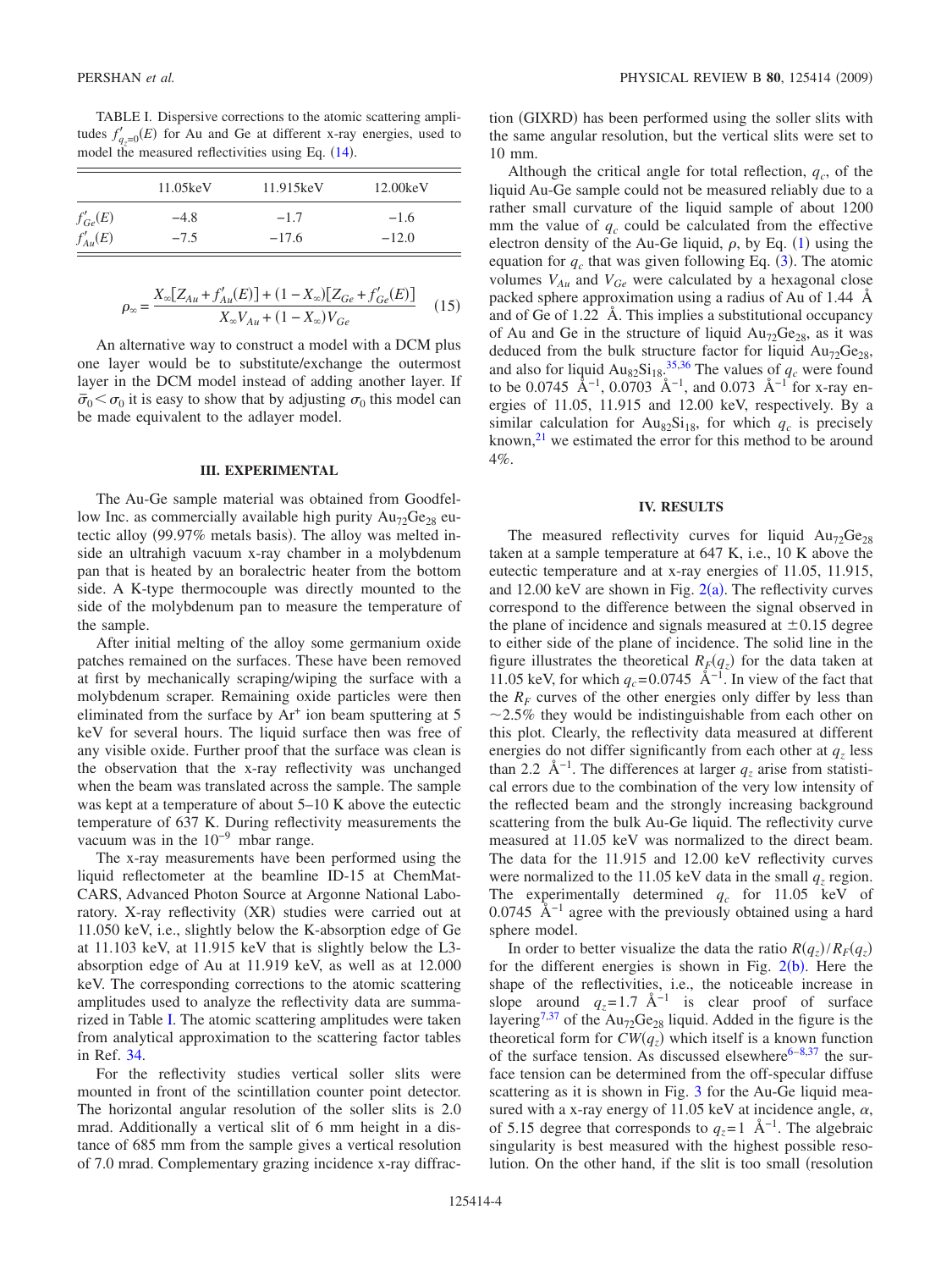<span id="page-4-0"></span>

FIG. 2. (a) X-ray reflectivity of eutectic  $Au_{72}Ge_{28}$  measured at x-ray energies of 11.05, 11.915 and 12.00 keV. Additionally the Fresnel reflectivity curve  $(R_F)$  is plotted that was obtained by fitting the reflectivity at 11.05 keV in the low  $q_z$  range. (b) Reflectivity of liquid  $Au_{72}Ge_{28}$  after normalization by the respective Fresnel refractivity, i.e.,  $R/R_F$ . Added is the contribution of capillary wave function,  $CW(q_z)$ , to the reflectivity at 11.05 keV. (c) The same data after normalization by the respective  $R_F$  and the contribution from capillary waves, *CW*, i.e.,  $R/(R_F^*CW)$ . The solid line represents the best fit to the data using the adlayer model as given by Eq.  $(10)$  $(10)$  $(10)$ .

too high) it would become necessary to account for the angular divergence of the incident beam and the effects of the sample curvature. The diffuse data is best analyzed by choosing a slit height that produces the flat top shown and then comparing the data with the integral of the algebraic singularity over the known resolution. The various lines through the data correspond to different values of the surface tension,  $\gamma$ , used in Eq. ([4](#page-1-5)). The data is best represented by a surface tension of 867 mN/m which is the value obtained by the best NLLS (nonlinear least square) fit. The broken lines illustrate calculated diffuse scattering for  $\eta = 667$  mN/m and 1067 mN/m and are included to give an idea about the sensitivity of  $\gamma$  as fitted parameter. We determine the surface tension to be  $867 \pm 100$  mN/m and we use the value 867 mN/m in calculating the  $CW(q_z)$ , that is plotted as the solid line in Fig.  $2(b)$  $2(b)$ .

Figure  $2(c)$  $2(c)$  shows the experimental data obtained at 11.050 and 11.915 keV after division with  $R_F(q_z)$  and  $CW(q_z)$ . This data can now be compared directly with the

<span id="page-4-1"></span>

FIG. 3. Off-specular diffuse scattering measured with a x-ray energy of 11.05 keV at incidence angle,  $\alpha$ , of 5.15 degree. The dots, •, represent data points and the lines represents calculated offspecular diffuse scattering for different surface tensions. The solid line ( $\gamma$ =867 mN/m) shows the best fit. The broken lines at  $\pm 200$  mN/m are included to give an idea about the sensitivity of fitted parameter  $\gamma$ .

surface structure factor,  $|\Phi(q_z)|^2$ . The data exhibits two prominent features. The first is the broad maximum centered around  $q_z$ =0.8 Å<sup>-1</sup>. The second is the steep rise for  $q_z$ higher than 1.5 Å<sup>-1</sup> that originates from surface layering.<sup>7[,37](#page-8-14)</sup> On the other hand, because of the first broad first maximum (or in other words the occurrence of the minimum at around  $q_z$ =1.2 Å<sup>-1</sup>) slight modifications to the first layer are needed, as the DCM produces a monotonically increasing structure factor in this range.

Although a similar effect, i.e., a local minimum in the surface structure factor was also observed for elemental Sn  $(Ref. 8)$  $(Ref. 8)$  $(Ref. 8)$  and Bi  $(Ref. 9)$  $(Ref. 9)$  $(Ref. 9)$  the origin in this binary alloy can be different since here in Au-Ge there is the possibility that as a consequence of Gibbs adsorption the chemical composition of the first layer(s) could be different from the bulk.<sup>11,[30](#page-8-6)[,38](#page-8-15)</sup> The fact that the structure factor data at 11.915 and 11.05 keV are virtually identical would seem to imply that this is not the case, nevertheless, the following analysis is directed toward just this issue. To account for the minimum in the structure factor the electron-density model has to be adjusted in a similar manner as it was necessary for the surface of liquid Sn (Ref. [8](#page-7-7)) and Bi (Ref. [9](#page-7-8)) by introduction of a top surface adlayer with a width and a distance to the next layer that is different from requirements of the DCM.

The solid line in Fig.  $2(c)$  $2(c)$  displays the result of a simultaneous fit of both the 11.05 and 11.915 keV experimental data to the respective surface structure factor using the adlayer model given by Eq.  $(14)$  $(14)$  $(14)$  and a surface concentration of Ge(1–*X*<sub>A</sub>) of 28 at. % that is identical to the bulk value. The energy dispersion was accounted for using the values for the dispersive corrections to the real part of the atomic scattering amplitudes that are given in Table [I.](#page-3-0) In view of the fact that the surface structure factor is independent of energy the concentrations in the adlayer and bulk are the same. Although the critical angle is energy dependent this only affects  $R_F(q_z)$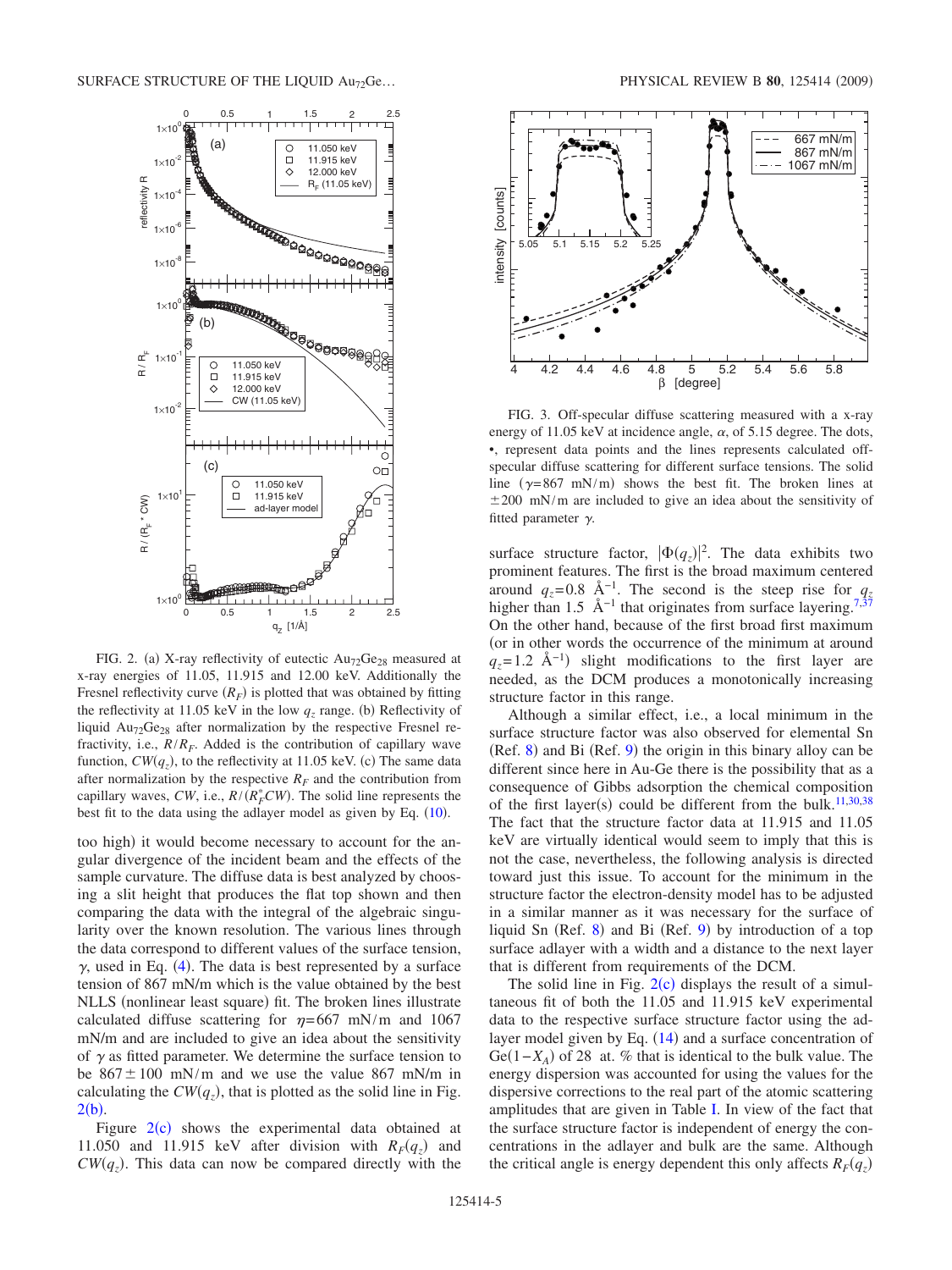<span id="page-5-0"></span>TABLE II. Parameters for the adlayer and DCM models obtained by NLLS fit of the 11.05 and 11.915 keV data with Eq. ([14](#page-2-2)). Parameters are explained in the background section. Note that the Ge concentration in the adlayer is  $1-X_A$ .

|                                           | $\sigma_0$<br>A) | $\bar{\sigma}$<br>(A) | d<br>(A) | $X_A$ | $\sigma_A$<br>(A) | $P_A$<br>(Å) |
|-------------------------------------------|------------------|-----------------------|----------|-------|-------------------|--------------|
| Adlayer $(28 \text{ at. } %$ Ge)          | 0.71             | 0.58                  | 2.5      | 0.72  | 0.60              | $-2.43$      |
| Adlayer $(50 \text{ at. } %$ Ge)          | 0.74             | 0.64                  | 2.5      | 0.50  | 0.54              | $-2.38$      |
| Adlayer $(75 \text{ at. } \% \text{ Ge})$ | 0.78             | 0.75                  | 2.5      | 0.25  | 0.46              | $-2.30$      |
| Adlayer $(d=2.4 \text{ Å})$               | 0.67             | 0.64                  | 2.4      | 0.72  | 0.55              | $-2.35$      |
| Adlayer $(d=2.6 \text{ Å})$               | 0.76             | 0.53                  | 2.6      | 0.72  | 0.65              | $-2.52$      |

that does not affect the prediction for  $R(q_z)/[R_F(q_z)]$  $\times CW(q_z)$  that is represented by the single solid line in Fig.  $2(c)$  $2(c)$ . The model parameters are given in the first row in Table [II](#page-5-0) and the corresponding electron density profile is represented by the solid line in Fig. [4.](#page-5-1)

To illustrate the effect of a varying concentration of Ge in the adlayer, the structure factors for both energies  $(11.050)$ and 11.915 keV) were again fitted simultaneously for fixed surface concentrations of Ge of 50 and 75 at. *%*, respectively [see Fig.  $5(a)$  $5(a)$ ]. It is evident from these best possible fits that even a modest surface enrichment of Ge to 50 at. *%* leads to a spreading of the respective structure factors, which is not represented by the data. The structure factors for 75 at. *%* Ge surface concentration are even more different, indicating that indeed the surface enrichment of Ge in  $Au_{72}Ge_{28}$  is not very significant. The parameters for these fits for 50 and 75 at. *%* Ge are shown in the second and third row in Table [II.](#page-5-0)

As previously mentioned, because of the minimum centered around  $q_z \approx 1.2$  Å<sup>-1</sup> it is theoretically impossible to fit the data with only the DCM. One way to demonstrate the inadequacy of the DCM in fitting this data is illustrated by the electron-density profile illustrated by the broken line in Fig. [4.](#page-5-1) This model is constructed by constraining the width, position, and amplitude of the adlayer to be precisely what it

<span id="page-5-1"></span>

FIG. 4. The solid line denotes the electron density profile of the best fit using the adlayer model. The broken line shows the electron density profile when the parameters for the DCM are extended to the adlayer.

would be if the DCM was extended to the surface. As can be seen the effect is that in this model peak amplitude of the first layer is about 1/3 larger than the best fit adlayer model. The effect on the structure factor is illustrated with the broken line in Fig.  $5(b)$  $5(b)$ . Furthermore, the dotted line in Fig.  $5(b)$ illustrates the structure factor for a DCM in which the value

<span id="page-5-2"></span>

FIG. 5. (Color online) (a) The lines represent the surface structure factor of liquid  $Au_{72}Ge_{28}$  as calculated for x-ray energies of 11.05 and 11.915 keV. The solid red line denotes the best fit to the data using the adlayer model as given by Eq.  $(10)$  $(10)$  $(10)$ . Here the Ge concentration in the adlayer is the same as in the bulk. The broken lines represent theoretical modeling of the surface structure factor using a Ge concentration in the adlayer different from the bulk. (b) Again the solid red line denotes the best fit to the data using the adlayer model. The broken line is the structure factor from the electron density shown as a broken line in Fig. [4.](#page-5-1) The dotted line is obtained by increasing  $\sigma_0$  from 0.41 Å to 0.55 Å to better match the height of the peak.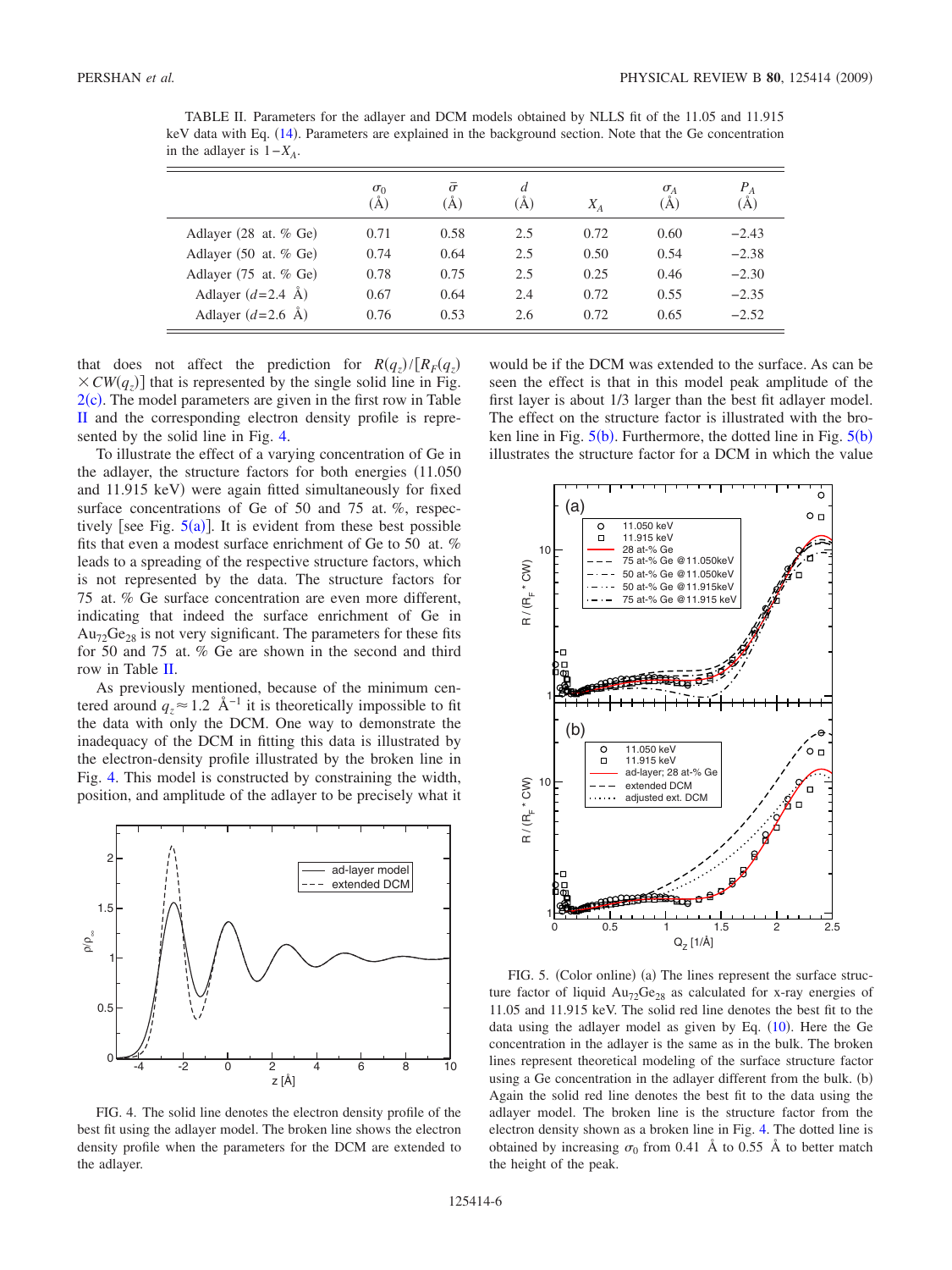<span id="page-6-0"></span>

FIG. 6. Grazing incidence x-ray diffractogram of the surface of liquid  $Au_{72}Ge_{28}$  and  $Au_{82}Si_{18}$  slightly above the eutectic temperature. The Au<sub>72</sub>Ge<sub>28</sub> surface does not produce discrete Bragg reflections like those found in the  $Au_{82}Si_{18}$  liquid (see inset) but only the diffuse diffraction maxima that characterizes a liquid surface.

of  $\sigma_0$  were chosen (increased) to match the peak amplitude of the structure factor. These traces illustrate that even slight changes in the relation between the first and subsequent layers in the DCM are sufficient to destroy the subtle interference that gives rise to the monotonically rising low  $q<sub>z</sub>$  structure factor. In the best-fit model the broad low  $q_z$  maxima and subsequent minima at  $q_z \approx 1.2 \text{ Å}^{-1}$  were the consequence of slight broadening and shifting of the first layer.

On the other hand, as was seen in other systems $8,9,19,20$  $8,9,19,20$  $8,9,19,20$  $8,9,19,20$  for the modified DCM with the adlayer the parameters are considerably crosscorrelated and it is possible also for  $Au_{72}Ge_{28}$ to get fits that are essentially as good with a layering spacing parameter, *d*, that are constrained to be different from 2.5 Å those in Table [II.](#page-5-0) For example, the last two rows in Table [II](#page-5-0) display the best-fit parameters if the layer spacing is constrained to be either 2.4 Å or 2.6 Å rather than 2.5 Å. A significantly larger value, say 2.65 Å, is unacceptable in that it causes the surface layering peak to move to a value of  $q<sub>z</sub>$ that is clearly too small. On the other hand values of layer spacing that are much smaller, say 2.35 Å are not consistent with the close packed spheres with the covalent radius of  $Au(1.44 \text{ Å}).$ 

Although the absence of a strong enhanced peak in the reflectivity does strongly suggest the absence of crystalline 2D surface order such as that found for  $Au_{82}Si_{18}$ , the data for the GIXRD measurement shown in Fig. [6](#page-6-0) indicates this directly. The GIXRD data were measured at an incidence angle of about 4.1 mrad that is well below the critical angle  $(5.8)$ mrad). Clearly, there is no sign of sharp Bragg reflections found at the surface of liquid  $Au_{82}Si_{18}$  eutectic (see inset in Fig. [6](#page-6-0)). Nevertheless, due to the small radius of curvature of the liquid  $Au_{72}Si_{28}$  sample it is possible that some portion of the x-rays has a higher incidence angle above the critical angle and should therefore penetrate into the bulk liquid. For a beam height of 0.02 mm, the illuminated area of the sample  $is < 7$  mm at an incident angle relative to the horizontal of  $\alpha$ =0.18°. For the radius of curvature of 1200 mm, the varia-

<span id="page-6-1"></span>TABLE III. Comparison of physical parameters for eutectic Au-Si and Au-Ge alloy.  $x_{bulk}$  is the concentration of the respective solute,  $\Delta H_{mix}$  the atomic mixing enthalpy according to Ref. [39](#page-8-18) T<sub>m</sub> the respective eutectic temperatures and  $\gamma$  the surface tension of the pure liquid phase of Si and Ge.<sup>40</sup>

|                        | Units      | Si    | Ge      |
|------------------------|------------|-------|---------|
| $X_{\text{bulk}}$      | $(at, \%)$ | 18    | 28      |
| $\Delta H_{mix}(Au-X)$ | (kJ/mol)   | $-30$ | $-21.5$ |
| $T_m$ (eutectic)       | (K)        | 637   | 637     |
| $\gamma$               | (mN/m)     | 865   | 621     |

tion in the angle of the x-ray beam with the liquid surface is  $\leq \pm 0.5 \times (7/1200)$  rad.  $\approx 0.17^{\circ}$  implying a range for the angle of incidence relative to the local surface from 0.01 to 0.35 degree. For this range of angles, the penetration into the bulk cannot be more than a few tens of Ångströms. In view of the fact that the Bragg reflections in liquid  $Au_{82}Si_{18}$  can also still be detected when the incidence angle is above the critical angle, although with lower intensity relative to the bulk scattering, the absence of observable Bragg peaks for  $Au_{72}Ge_{28}$  does strongly suggest the absence of 2D crystalline surface order. The broad maximum centered around  $q_{xy}$  $= 2.65$  Å<sup>-1</sup> that is characteristic of the bulk liquid structure factor and that is similar to published data for the bulk liquid $35,36$  $35,36$  is the only feature of this data, indicating that the surface of liquid  $Au_{72}Ge_{28}$  is liquidlike.

#### **V. DISCUSSION**

The principal result from this study is the demonstration that the surface structure of the liquid  $Au_{72}Ge_{28}$  eutectic does not exhibit the same extraordinary properties that were found recently for liquid eutectic  $Au_{82}Si_{18}$ , i.e., a strong layering normal to the surface that is accompanied by an in-plane 2D crystalline long-range order. The liquid phase of Au-Ge only shows a modest, standardlike surface layering that is similar to the majority of the metallic liquids investigated so far. The broad low  $q_z$  structure of the Au-Ge alloy is qualitatively similar to what was found for elemental Sn and Bi. It is not really clear whether the subtle layer structure of the DCM that predicts smoothly monotonic low  $q_z$  growth in the structure factor for Ga, In, and K should be more remarkable than the first layer deviations that give rise to in the properties of Sn, Bi, and Au-Ge. These are clearly issues that call out for theoretical guidance.

From one point of view the difference between Au-Ge and liquid Au-Si is somewhat surprising in that the phase diagram and the physical parameters for Ge and Si are so similar. Their mixing enthalpy with Au, the surface tension of the pure element and the eutectic temperature, that are given in Table [III](#page-6-1) are not dramatically different. The first experimental observation that would appear to correlate with the absence of the surface anomaly for  $Au_{72}Ge_{28}$  is the measurement of the temperature dependence of ion emissivity from eutectic Au-Ge and Au-Si liquid surfaces.<sup>41[,42](#page-8-17)</sup> According to these measurements the temperature derivative of the surface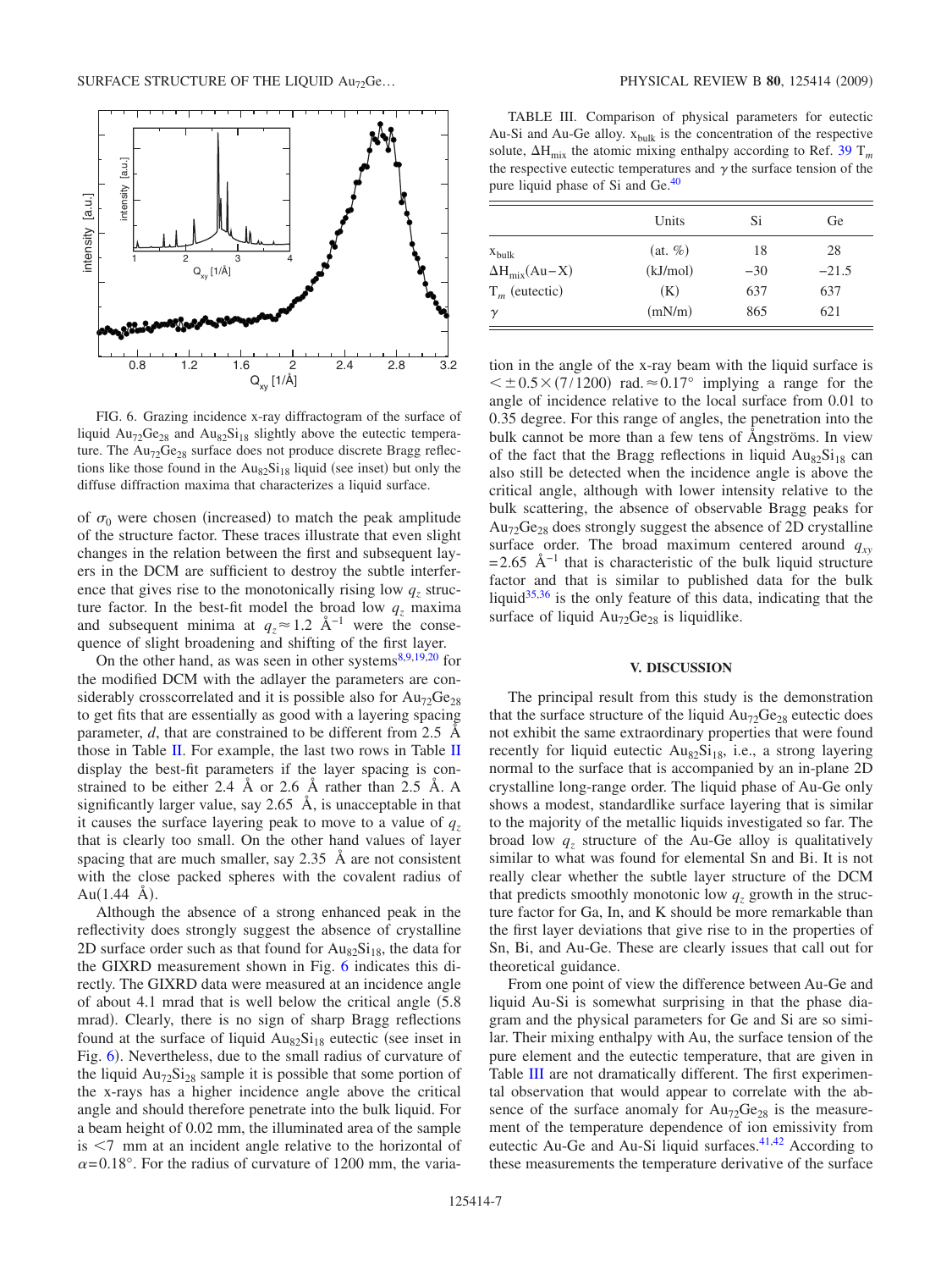tension just above the melting point is positive for the  $Au_{82}Si_{18}$  and negative for  $Au_{72}Ge_{28}$ . In view of the fact that the sign of the derivative should be determined by the degree of surface order<sup>43</sup> these results imply that the  $Au_{72}Ge_{28}$  surface should be more disordered than that of  $Au_{82}Si_{18}$  which is in accordance to the measurements presented here. On the other hand, this belies the point since we do not understand why it should be so.

At some level the difference between the surface properties of liquid  $Au_{82}Si_{18}$  and  $Au_{72}Ge_{28}$  probably has to be related to the kind of short-range order present in the bulk liquid phase, i.e., to the chemical interactions between Au and Si and on the other hand between Au and Ge. One property that might be important when discussing the origin of crystalline surface phases in metallic liquid alloys is the glass forming ability of the respective alloy. Interestingly, liquid alloys of Au-Si at composition around the eutectic can be cast into the amorphous phase by rapid quenching technologies, $26$  while for Au-Ge it only produces metastable intermetallic phases[.25](#page-8-3)

It is known that glass forming liquids have a rather high degree of short-range order in the liquid as well as in the undercooled liquid. $44,45$  $44,45$  It is possible that the relatively small difference between the enthalpy of mixing, which for Au-Si is approximately 30% larger than for Au-Ge, is sufficient to account for the different properties; however, this would seem surprising. Interestingly, all other liquid metallic binary alloys investigated so far such as, for example, Au-Sn, In-Bi, and Sn-Bi show a much smaller enthalpy of mixing than both Au-Si and Au-Ge and in some cases the enthalpy of mixing is nearly zero (as is the case for In-Bi and Sn-Bi). In other words the Au-Si resembles the highest value of negative heat of mixing followed by Au-Ge and is the only alloy to show anomalous surface behavior of the liquid phase. Although it is possible that the enhanced Au-Si enthalpy of mixing is an indication of stronger chemical bonding it is not clear why the  $\sim$  50% difference should be sufficient to cause the observed differences in the surface properties.

Finally, the absence of Gibbs absorption at the surface might have been expected from the large negative enthalpy of mixing of Au-Ge relative to other alloys such as Au-Sn, Sn-Bi, etc. For example although the available lattice models for surface adsorption in metallic alloys (Guggenheim,  $46$ ) Strohl-King,<sup>47</sup> and Defay-Prigogine)<sup>[48](#page-8-25)</sup> are not really quantitatively reliable they all predict that Gibbs absorption is repressed when the enthalpy of mixing is large and negative. In the present case application of the Guggenheim approximation using value of −21.5 kJ/mol for the enthalpy of mixing predicts a surface concentration of Ge of 0.36 at. *%* that is reasonably close to the bulk value of 0.28 at. *%*; however the predicted surface tension of  $\approx 1240$  mN/m is considerably larger than the measured value.

### **ACKNOWLEDGMENTS**

This work has been supported by the U.S. Department of Energy through the grant No. DE-FG02-88-ER45379, S.M. is supported by the German Research Foundation through grant no. Me 3113/2-1, ChemMatCARS is principally supported by the National Science Foundation/Department of Energy under the grant No. CHE0087817. The Advanced Photon Source is supported by the U.S. Department of Energy, Basic Energy Sciences, Office of Science, under Contract no.: W-31-109-Eng-38.

- <span id="page-7-0"></span><sup>1</sup>O. M. Magnussen, B. M. Ocko, M. J. Regan, K. Penanen, P. S. Pershan, and M. Deutsch, Phys. Rev. Lett. **74**, 4444 (1995).
- <span id="page-7-1"></span>2M. J. Regan, E. H. Kawamoto, S. Lee, P. S. Pershan, N. Maskil, M. Deutsch, O. M. Magnussen, B. M. Ocko, and L. E. Berman, Phys. Rev. Lett. **75**, 2498 (1995).
- <span id="page-7-2"></span><sup>3</sup>M. P. D'Evelyn and S. A. Rice, J. Chem. Phys. **78**, 5225 (1983).
- <span id="page-7-4"></span>4M. P. D'Evelyn and S. A. Rice, Phys. Rev. Lett. **47**, 1844  $(1981).$
- <span id="page-7-3"></span><sup>5</sup> S. A. Rice, Proc. Natl. Acad. Sci. U.S.A. **84**, 4709 (1987).
- <span id="page-7-5"></span>6H. Tostmann, E. DiMasi, P. S. Pershan, B. M. Ocko, O. G. Shpyrko, and M. Deutsch, Phys. Rev. B 59, 783 (1999).
- <span id="page-7-6"></span>7O. G. Shpyrko, P. Huber, A. Y. Grigoriev, P. S. Pershan, B. M. Ocko, H. Tostmann, and M. Deutsch, Phys. Rev. B **67**, 115405  $(2003).$
- <span id="page-7-7"></span>8O. G. Shpyrko, A. Y. Grigoriev, C. Steimer, P. S. Pershan, B. H. Lin, M. Meron, T. Graber, J. Gebhardt, B. M. Ocko, and M. Deutsch, Phys. Rev. B **70**, 224206 (2004).
- <span id="page-7-8"></span>9P. S. Pershan, S. E. Stoltz, O. G. Shpyrko, M. Deutsch, V. S. K. Balagurusamy, M. Meron, B. H. Lin, and R. Streitel, Phys. Rev. B 79, 115417 (2009).
- <span id="page-7-9"></span>10E. DiMasi, H. Tostmann, O. G. Shpyrko, P. Huber, B. M. Ocko, P. S. Pershan, M. Deutsch, and L. E. Berman, Phys. Rev. Lett. 86, 1538 (2001).
- <span id="page-7-10"></span>11O. G. Shpyrko, A. Y. Grigoriev, R. Streitel, D. Pontoni, P. S. Pershan, M. Deutsch, B. M. Ocko, M. Meron, and B. H. Lin, Phys. Rev. Lett. 95, 106103 (2005).
- <span id="page-7-11"></span>12H. Tostmann, E. DiMasi, P. S. Pershan, B. M. Ocko, O. G. Shpyrko, and M. Deutsch, Phys. Rev. B 61, 7284 (2000).
- <span id="page-7-12"></span>13P. Huber, O. G. Shpyrko, P. S. Pershan, B. M. Ocko, E. DiMasi, and M. Deutsch, Phys. Rev. Lett. 89, 035502 (2002).
- <span id="page-7-13"></span>14P. Huber, O. G. Shpyrko, P. S. Pershan, B. M. Ocko, E. DiMasi, and M. Deutsch, Phys. Rev. B 68, 085409 (2003).
- <span id="page-7-14"></span>15B. Yang, D. Gidalevitz, D. X. Li, Z. Q. Huang, and S. A. Rice, Proc. Natl. Acad. Sci. U.S.A. 96, 13009 (1999).
- <span id="page-7-15"></span>16B. Yang, D. X. Li, and S. A. Rice, Phys. Rev. B **67**, 212103  $(2003).$
- <span id="page-7-16"></span>17E. DiMasi, H. Tostmann, B. M. Ocko, P. S. Pershan, and M. Deutsch, J. Phys. Chem. B 103, 9952 (1999).
- <span id="page-7-17"></span>18H. Tostmann, E. DiMasi, B. M. Ocko, M. Deutsch, and P. S. Pershan, J. Non-Cryst. Solids 250-252, 182 (1999).
- <span id="page-7-18"></span>19O. G. Shpyrko, R. Streitel, V. S. K. Balagurusamy, A. Y. Grigoriev, M. Deutsch, B. M. Ocko, M. Meron, B. H. Lin, and P. S. Pershan, Science 313, 77 (2006).
- <span id="page-7-19"></span>20O. G. Shpyrko, R. Streitel, V. S. K. Balagurusamy, A. Y. Grigoriev, M. Deutsch, B. M. Ocko, M. Meron, B. H. Lin, and P. S. Pershan, Phys. Rev. B 76, 245436 (2007).